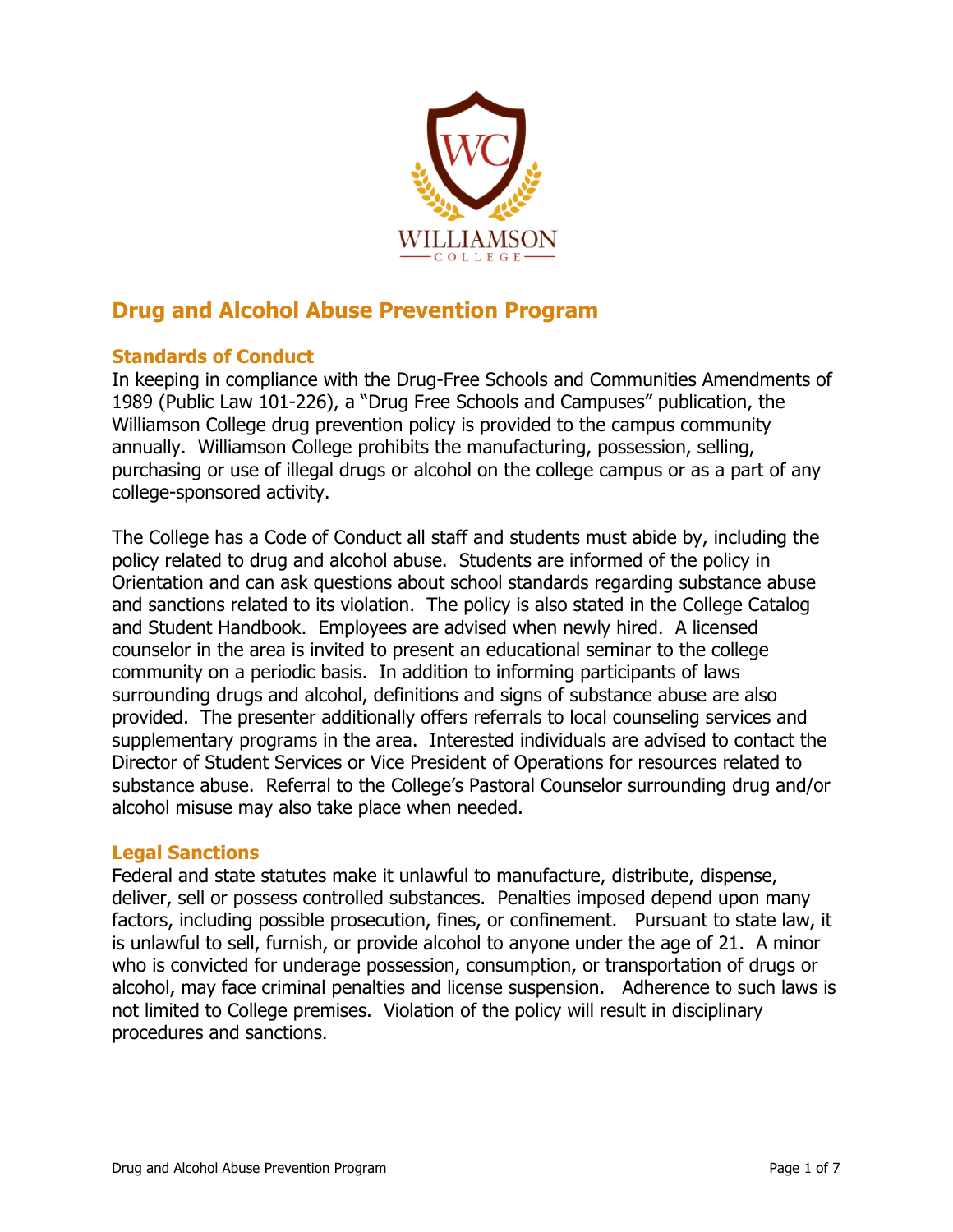A student can be disqualified for Federal Student Aid if convicted of a drug offense. Please see the following information related to this area:

# **Federal Financial Aid / Penalties for Drug Law Violations**

A federal or state drug conviction can disqualify a student for Federal Student Aid. The student self-certifies on the Free Application for Federal Student Aid, FAFSA, that he/she is eligible for aid. Students who answer "Yes" to question 23 on the FAFSA will be sent a worksheet by the federal processing center to determine if the conviction affects eligibility for aid. Also, if the Financial Aid Office is notified that a student has been convicted of possession or sale of illegal drugs during the academic year, all federal student aid will be suspended immediately.

Convictions only count if they were for an offense that occurred during a period of enrollment for which the student was receiving Federal Student Aid—they do not count if the offense was not during such a period. Also, a conviction that was reversed, set aside, or removed from the student's record does not count, nor does one received when the student was a juvenile, unless tried as an adult.

The chart below illustrates the period of ineligibility for federal student aid funds, depending on whether the conviction was for sale or possession and whether the student had previous offenses. A conviction for sale of drugs includes convictions for conspiring to sell drugs.

| <b>Convictions</b> | <b>Possession of Illegal Drugs</b> | <b>Sale of Illegal Drugs</b>    |
|--------------------|------------------------------------|---------------------------------|
| 1st Offense        | 1 year from date of conviction     | 2 years from date of conviction |
| 2nd Offense        | 2 years from date of conviction    | Indefinite Period               |
| 3+ Offenses        | Indefinite Period                  | Indefinite Period               |

\*Under the law, an indefinite period of ineligibility continues unless your conviction is overturned or otherwise rendered invalid or you meet one of the reinstatement requirements specified below.

If the student was convicted of both possessing and selling illegal drugs, and the periods of ineligibility are different, the student will be ineligible for the longer period. The period of ineligibility begins as of the date of the conviction. A conviction is defined as a conviction that is on a student's record at the time the student's eligibility is being determined.

Schools must provide each student who becomes ineligible for FSA funds due to a drug conviction a clear and conspicuous written notice of his/her loss of eligibility and the methods whereby he/she can become eligible again.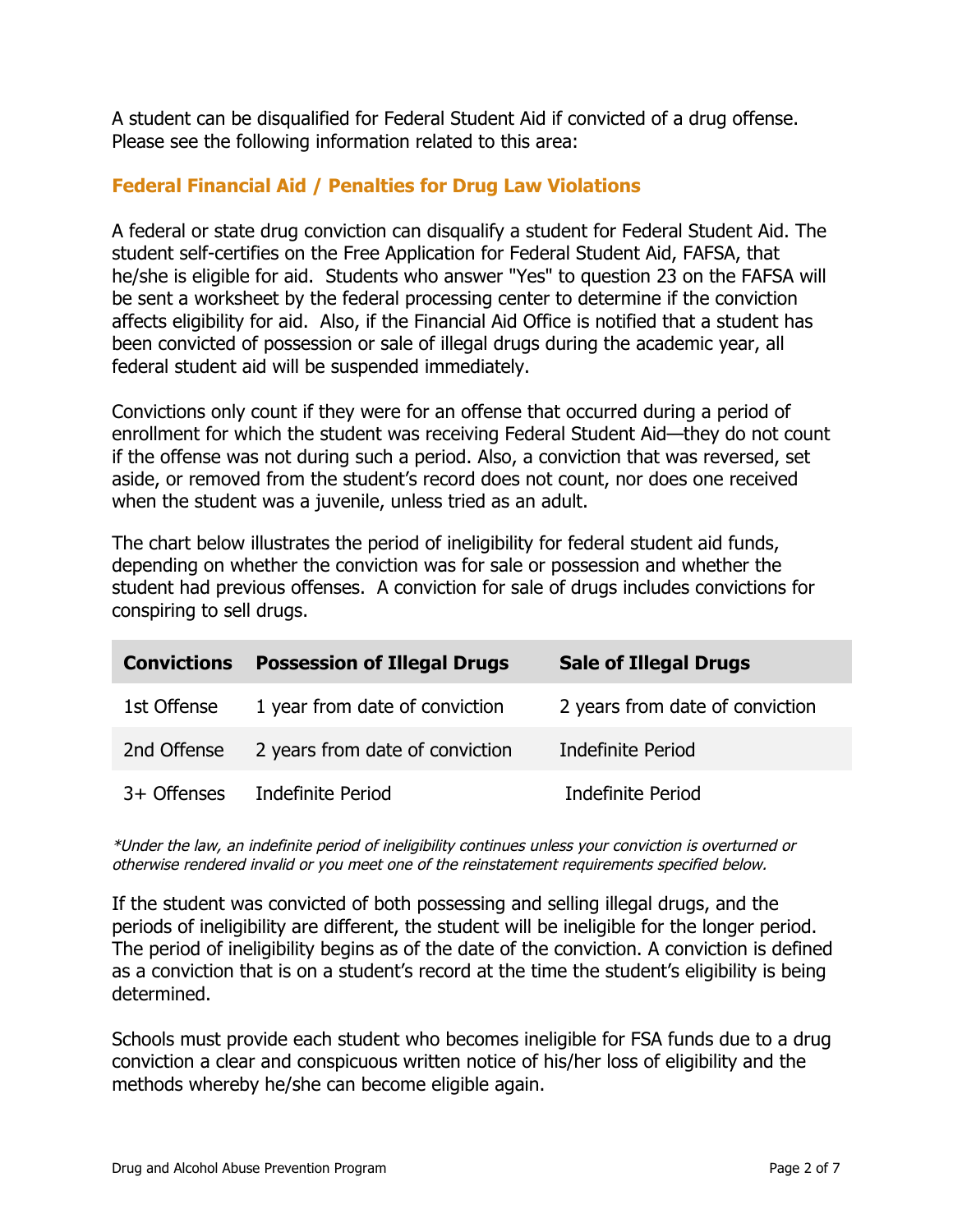A student regains eligibility the day after the period of ineligibility ends or when he/she

- 1. Successfully completes a qualified drug rehabilitation program that includes passing two unannounced drug tests given by such a program;
- 2. Having the conviction reversed, set aside, or removed from the student's record so that fewer than two convictions for sale or three convictions for possession remain on the record; or
- 3. Successfully completing two unannounced drug tests which are part of a rehab program (the student does not need to complete the rest of the program).

Further drug convictions will render the student ineligible again.

An illegal drug is a controlled substance as defined by section 102(6) of the Controlled Substances Act [21 U.S.C. 801(6)] and does not include alcohol or tobacco. Students may obtain additional information on eligibility by contacting the U.S. Department of Education at 1-800-433-3243.

# **Employee Notification**

An employee must report a violation of a drug statute on the College campus or at any College-sponsored event or activity by notifying his or her immediate supervisor within five days of the conviction. Copies of the conviction will be submitted to the Vice President of Operations. Additionally, according to federal law, the Vice President of Operations must notify in writing the Employee and Labor Relations Division within ten days of the conviction. The written notification should include the name and title of the employee convicted of the drug violation. Possible disciplinary action and/or participation in a counseling or a rehabilitation program will be required.

# **Health Risks**

There are health risks associated with alcohol or drug abuse.

The following information is taken from the Centers for Disease Control and Prevention (CDC) related to alcohol use (www.cdc.gov):

# **Short-Term Health Risks**

Excessive alcohol use has immediate effects that increase the risk of many harmful health conditions. These are most often the result of binge drinking and include the following:

- Injuries, such as motor vehicle crashes, falls, drownings, and burns.
- Violence, including homicide, suicide, sexual assault, and intimate partner violence.
- Alcohol poisoning, a medical emergency that results from high blood alcohol levels.
- Risky sexual behaviors, including unprotected sex or sex with multiple partners. These behaviors can result in unintended pregnancy or sexually transmitted diseases, including HIV.
- Miscarriage and stillbirth or fetal alcohol spectrum disorders (FASDs) among pregnant women.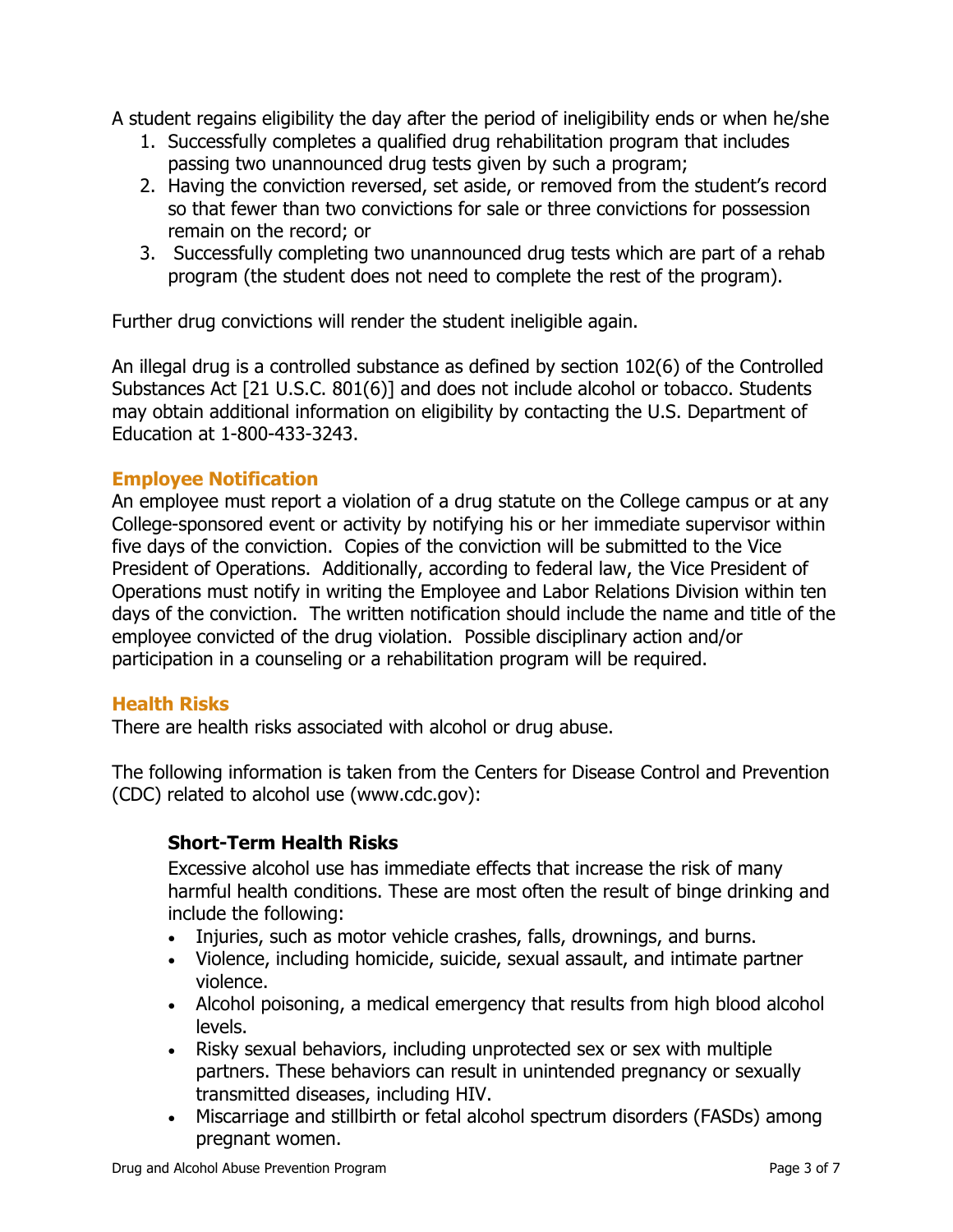# **Long-Term Health Risks**

Over time, excessive alcohol use can lead to the development of chronic diseases and other serious problems including:

- High blood pressure, heart disease, stroke, liver disease, and digestive problems.
- Cancer of the breast, mouth, throat, esophagus, liver, and colon.
- Learning and memory problems, including dementia and poor school performance.
- Mental health problems, including depression and anxiety.
- Social problems, including lost productivity, family problems, and unemployment.
- Alcohol dependence, or alcoholism.

The following information is taken from the National Institute on Drug Abuse (NIH) related to drug use (www.drugabuse.gov):

Most drugs of abuse are addictive. Addiction is a chronic, relapsing disease characterized by compulsive drug seeking and use despite negative consequences and by long-lasting changes in the brain. People who are addicted have strong cravings for the drug, making it difficult to stop using. Most drugs alter a person's thinking and judgment, which can increase the risk of injury or death from drugged driving or infectious diseases (e.g., HIV/AIDS, hepatitis) from unsafe sexual practices or needle sharing. Drug use during pregnancy can lead to neonatal abstinence syndrome, a condition in which a baby can suffer from dependence and withdrawal symptoms after birth.

# **Counseling, Treatment or Rehabilitation Programs**

Students and employees in violation of the policy related to drugs or alcohol are required to participate in a prevention program or see a licensed counselor designated by the College with the intention of correcting the problem of the person at his or her own expense. The student or employee must meet weekly for a minimum of three months in the program, and receive a signature from the person who can verify participation in the activity. Following completion of the program, the student or employee will remain on a probationary period for three additional months. Refusal to effectively participate in the program or meet with a counselor will result in immediate dismissal as a student or employee of the College.

A student can be disqualified for Federal Student Aid if convicted of a drug offense. Please see the following information related to this area:

# **Standards for a qualified drug rehabilitation program**

A qualified drug rehabilitation program must include at least two unannounced drug tests and satisfy at least one of the following requirements:

• Be qualified to receive funds directly or indirectly from a federal, state, or local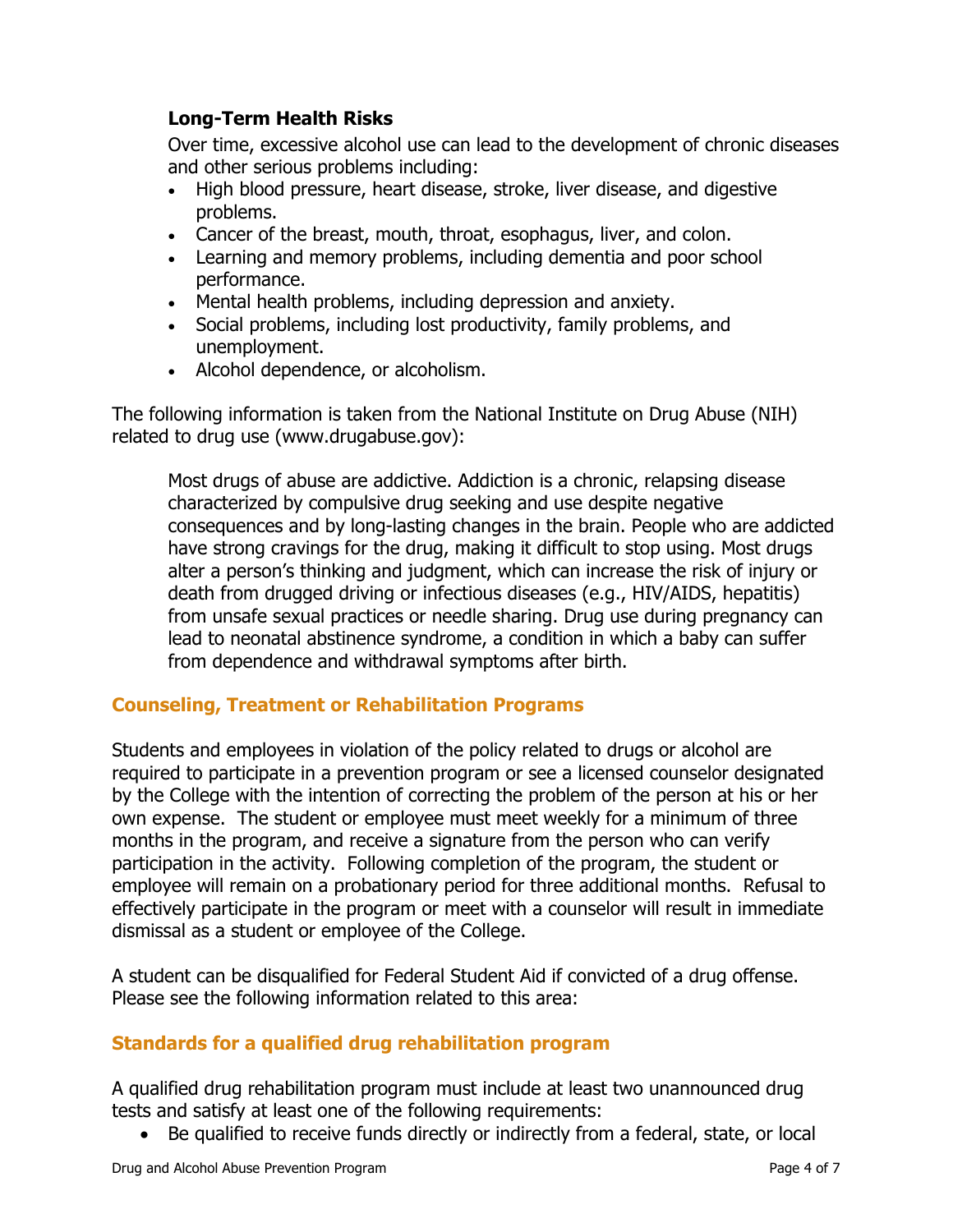government program.

- Be qualified to receive payment directly or indirectly from a federally, or statelicensed insurance company.
- Be administered or recognized by a federal, state, or local government agency or court.
- Be administered or recognized by a federally, or state-licensed hospital, health clinic or medical doctor.

It is the student's responsibility to certify to the Financial Aid Office the date of conviction and if he/she has completed a drug rehabilitation program.

\*Please refer to the following information if immediate assistance and additional support is desired:

- Franklin Police Department: https://www.franklintn.gov/government/departments-k-z/police; 615-794-2513
- Deep Waters Christian Counseling (fee-based): 615-599-0321

# **Statement of Expectations and Sanctions**

Students or employees who violate this policy will be subject to disciplinary action up to and including expulsion from the college or termination of employment.

All proceedings of Williamson College are intended to be non-adversarial and confidential. Proceedings are not considered analogous to civil proceedings. The College's disciplinary process is based on the concepts of justice and fairness. Proceedings begin when a student, staff member, faculty member or member of the community witnesses or reports questionable behavior or any incident that appears to violate the expected behaviors of a student or employee of Williamson College. The accuser and the accused are entitled to have others present during any disciplinary proceeding; potential witnesses and evidence surrounding a violation may also be included. The accuser and accused shall be informed of the outcome of the hearing. The school will make every effort to resolve a complaint and provide a resolution to those involved in a reasonable time frame, most commonly within the same term (180 days) the questionable behavior or incident occurred. Extensions may arise when required and included parties will be notified.

The College's employees and students are expected to adhere to certain standards. A Code of Conduct is included in the College Catalog and is meant to guide individuals associated with the College in regard to acceptable and unacceptable behavior in relationship to the college.

Violations (excluding academic infractions) include, but are not limited to the following:

1. Possession, use, sale, or distribution of narcotics or any other controlled substance on the College campus or at any College-sponsored event or activity, except when such use or possession is prescribed by a licensed physician.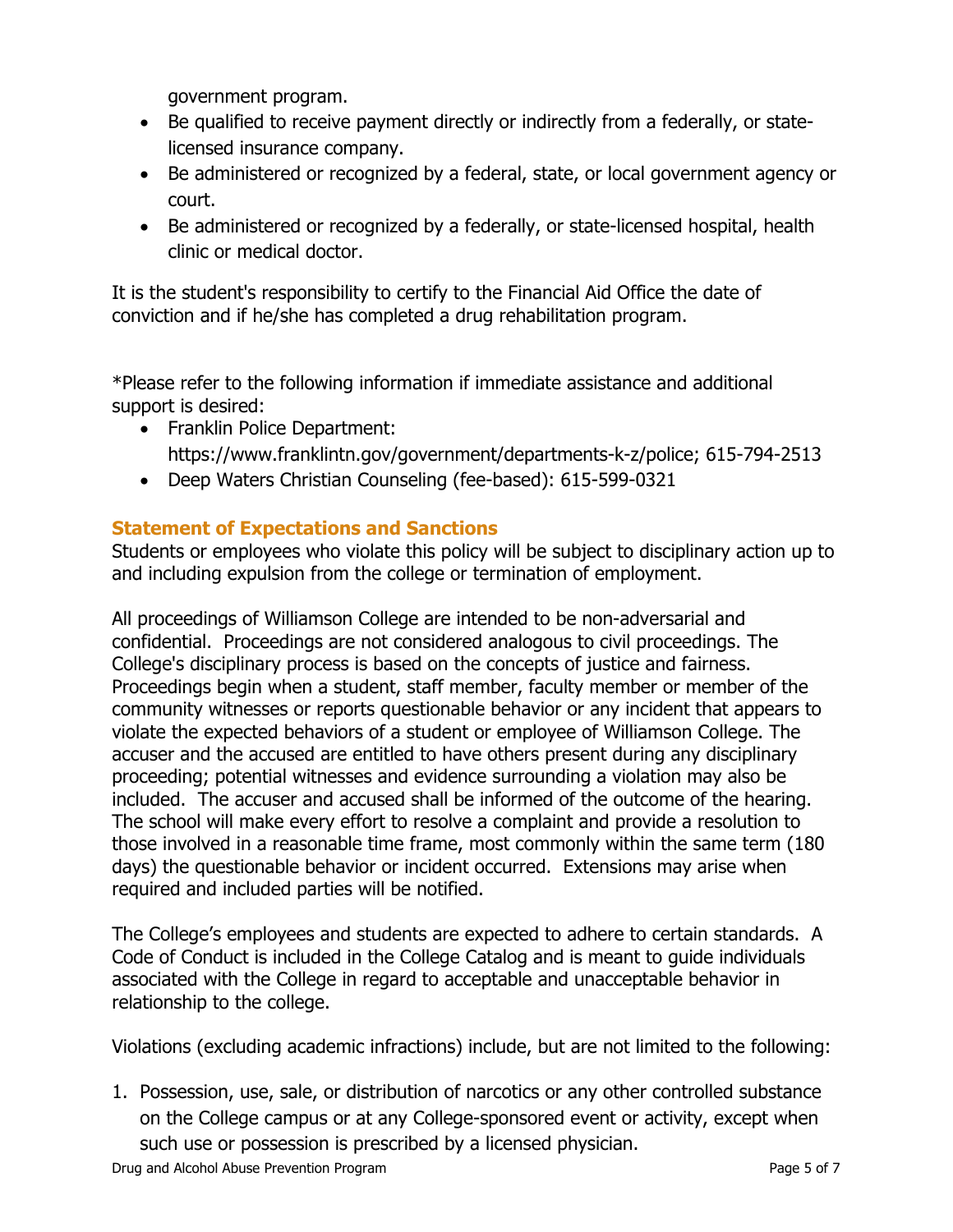- 2. Breach of school policy related to alcohol consumption, including:
	- Possessing, furnishing or consuming alcohol on the College campus.
	- Possessing, furnishing or consuming alcohol if under the legal age.
	- Misrepresenting one's age for the purpose of purchasing and/or consuming alcohol.
	- Purchasing, furnishing or serving alcohol as a legal-aged student or employee to a minor.
	- Being intoxicated to the point where Tennessee state law mandates that the person be taken into custody.

#### **Disciplinary procedure**

Disciplinary action, up to expulsion from the College or termination of employment, is compulsory for those that violate the College's stated policies. If the violation occurs off campus and is not related to an event or activity of the College, disciplinary proceedings will not be initiated by the College unless the nature of the violation dictates that continued attendance of the student or service of the employee would be detrimental to others or to the College. Through coordination with local law enforcement, any criminal activity on or off campus, may be reported and can result in sanctions; violators of serious offenses reported through the judicial system may be subject to criminal trial, fines and/or incarceration. In the event that a student or employee is charged with a violation, he or she will be required to meet with the Director of Student Services or Vice President of Operations. The student or employee will be notified in writing of the alleged violation(s) at the time and place of the meeting. A serious allegation may warrant an interim suspension of the student or employee prior to the meeting.

# **Sanctions**

Non-academic sanctions are imposed by the Director of Student Services or Vice President of Operations; however, in some cases, consultation with the President or other members of the administrative staff may be necessary. Violations may be subject to one or more of the following sanctions:

- Warning an oral notice to the student or employee that he or she has not met the Code of Conduct of Williamson College; the warning includes a caution that if the conduct is continued or repeated, a more serious sanction may be imposed; a record of the oral warning will be placed in the student or employee file.
- Reprimand a formal, written notification censuring the student or employee for his or her failure to meet the responsibility standards of the College; written reprimands are given to the violator and a copy is placed in the student or employee file.
- Restitution and Fines the requirement to make restitution or to pay a fine for misuse of or damage to College property.
- Drug and/or Alcohol Rehabilitation Program the mandatory participation in and completion of a drug and/or alcohol abuse or rehabilitation program.
- Suspension a temporary withdrawal of the student from College classes or the employee from College work commitments, for serious violations of College